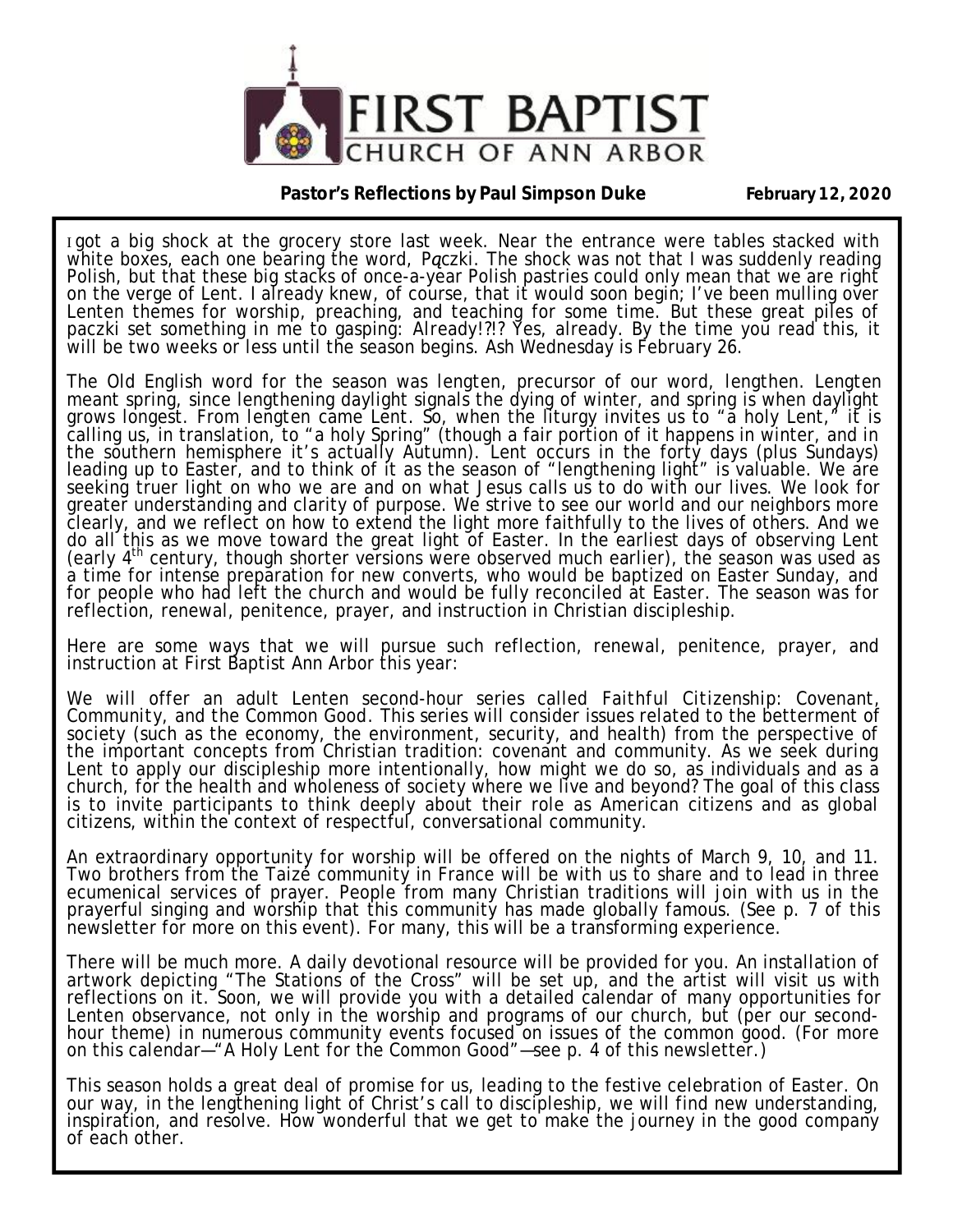# **Children's Christian Education**

**Simple Soup Supper on Ash Wednesday:** Children and their families are invited to church for a soup supper together at 6:00 pm on Wednesday, February 26. Following dinner we'll talk about the season of Lent, introduce a Lenten discipline for the kids and talk about what they'll see, hear and experience during our Ash Wednesday service which begins at 7:00 pm. The service is 30 minutes. Optional childcare will be provided for infants and toddlers. Please let Xan [\(xan@fbca2.org\)](mailto:(xan@fbca2.org)) know if you're able to come and whether you're able to help make the soup supper happen.



Mark your calendars: **Vacation Bible School** will be Tuesday, June 16th through Thursday, June 18th from 9:30-12:15 pm. VBS is for children who have completed preK through 5th grade. Youth and adults are encouraged to be a part of the volunteer team. Childcare is provided for young children of volunteers.

Sign your kids up today!

February 16: last Children's choir rehearsal (11:30-12:00) and planning session (12:00-12:30) for CMS

February 22: Rehearsal at church from 11-noon with pizza lunch to follow

February 23: Call time for children is 9:30 am



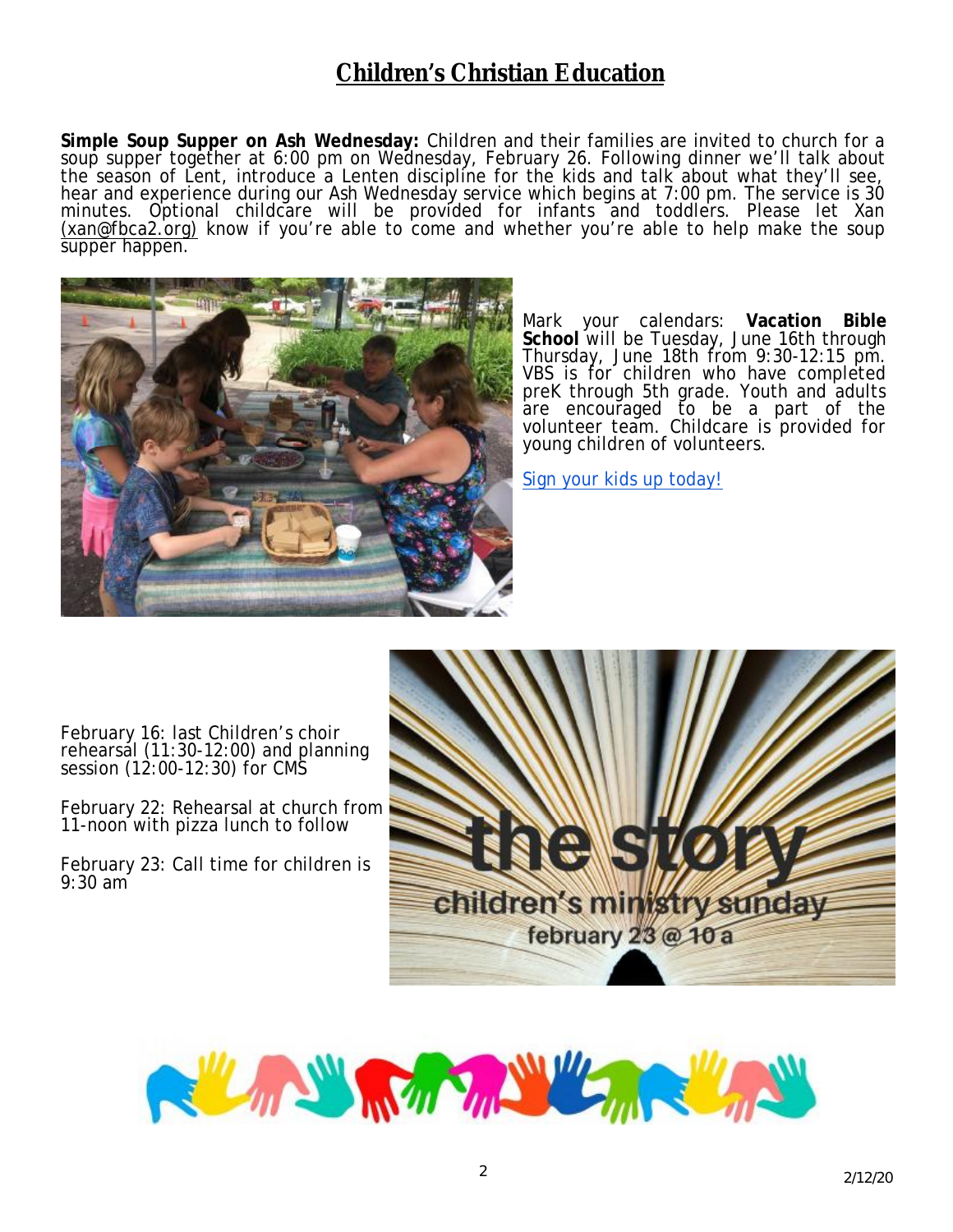# *FBC News & Happenings*

#### *Knowing and Loving our Neighbors*

In January the HERE Anchor Team, in conjunction with the Board of Mission Action, promoted understanding and action related to our homeless neighbors. We learned from Sarah Kruszka about the work of the Delonis Center to provide temporary housing and move homeless persons into permanent housing. We also learned how our participation in the Rotating Shelter helps with that work. Sheri Wander taught us more about how to interact lovingly with others, including folks with whom we might not be comfortable especially in relation to the Warming Center. And then there was Undie Sunday! We collected almost twice our 300 pair goal!!!! There were also gifts of toiletries, socks, hats and gloves. Sign up online or at the table in the hallway to be neighborly at the overnight Rotating



Shelter (<https://www.fbca2.org/event/rotatingshelter/>) and/or the daytime Warming Center (<https://www.fbca2.org/event/warmingcenter/> ).

#### *MacGregor-Stitt Circle*

The next meeting of the Macgregor-Stitt Circle will be held at 1:00pm on Thursday, February 20, in the Lounge. The program is "The Life of the Preacher's Spouse."

#### **Central Area Annual Meeting**

This year's Annual Meeting for the Central Area churches will be held on March 21 at Olivet Baptist in Lansing, 9:00-11:30am. The featured speaker will be our own Marissa Alaniz who will share information about AMOS Health and Hope. In addition to fellowship, sharing, and worship together, there will also be a report from a member of the 2019 Haiti Mission Team, the election of a new Chair, and the approval of the budget which will include camp scholarships and grants for churches doing cooperative ministry. It would be great to have a delegation from our church to support Marissa and to learn what our sister Central Area churches are doing. Please contact Sue Ellen Glover if you are interested in attending.

### *Digitizing Memories Stored on Outdated Media*

Need help with digitizing paper photographs, old VHS tapes, and floppy disks? Sam Schmaltz (grandson of Dick Bowser) has started up a business to help, **Ypsilanti Digitizing Services**. You can call him at 919-699-8766 or email at [ypsilantidigiservices@outlook.com.](mailto:ypsilantidigiservices@outlook.com) The website is ydsypsi.com Check it out to see how Sam can help you preserve those old memories!

### *A Youth Lenten Pilgrimage to the Taizé Community in France*

During the Ann Arbor Public Schools Spring Break, Pastor Stacey, along with two of our young adults, will be taking a small group of high schoolers on pilgrimage to the Taizé Community in France. This ecumenical Christian monastic community has a special ministry to youth and young adults. Through their shared life of prayer, singing, silence, Bible study, and communal work, they offer pilgrims an opportunity to seek communion with God, to discover inner peace, and to be encouraged to live in the spirit of kindness, simplicity, and reconciliation. This could be a lifechanging and faith-deepening experience for our youth! Please keep them in prayer as they prepare to go on this journey (March 27 - April 5).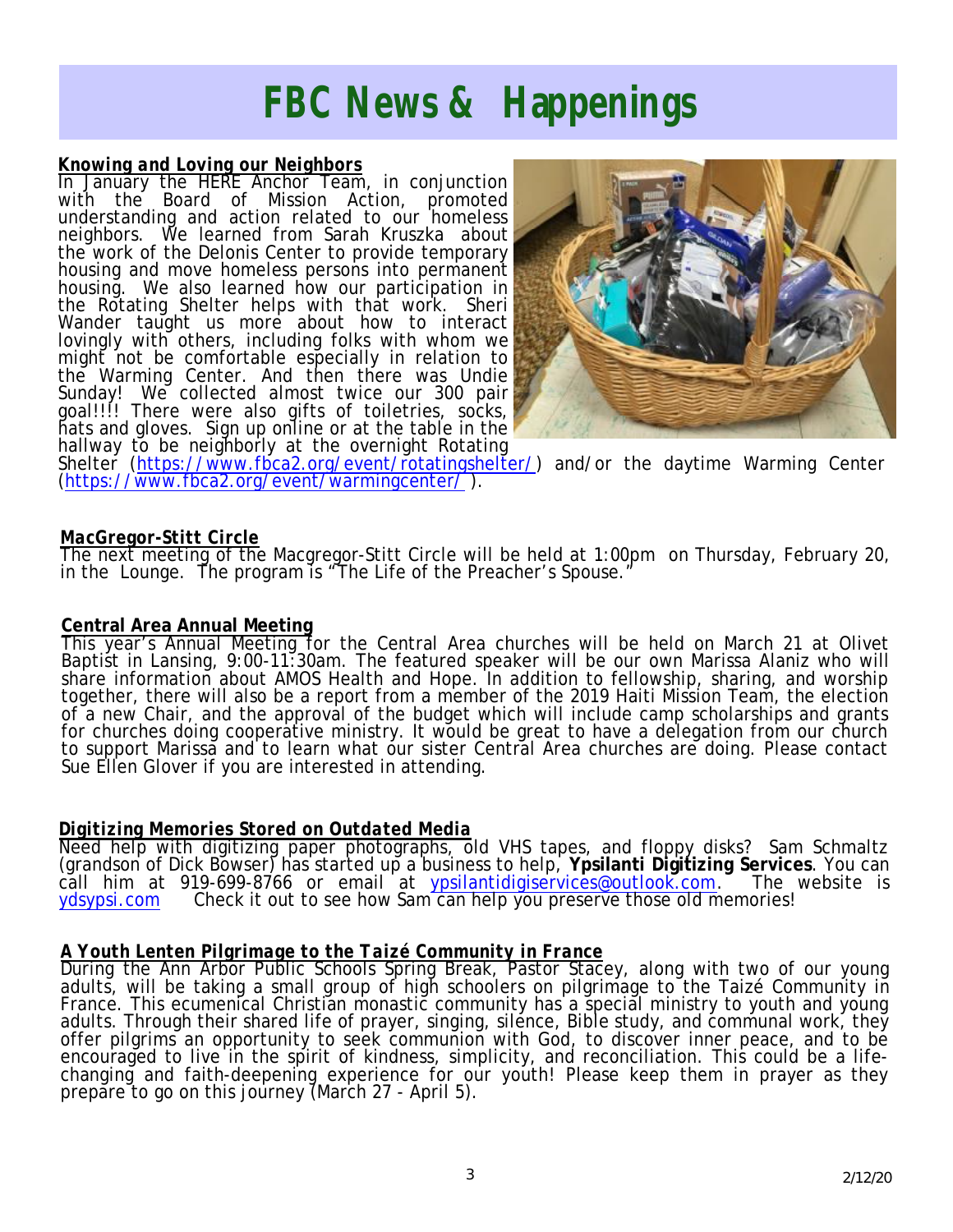

During this season of Lent, we invite you to consider…

#### **How does our Christian faith challenge our ingrained individualism and invite us to take greater responsibility for the common good?**

We invite you to join us in observing a holy Lent for the sake of the common good. On Sunday, February 23rd, we will provide you with a calendar of worship experiences and community events that will help our church family reflect and learn about issues related to the common good. On Palm Sunday, we'll offer to God our reflections and learning through this spiritual discipline. Questions? Contact Xan Morgan ([xan@fbca2.org](mailto:xan@fbca2.org)).

### **Overnight Rotating Shelter:**

We will host the Delonis Center Rotating Shelter for seven nights in March beginning Monday, March 16 through Sunday, March 22. Two or three volunteers serve each night as hosts arriving at 7:30 pm and serving overnight until 7:00 am the next day. The volunteers work shifts; each volunteer takes a sh̃ift duriñg the night. We only have a f̃ew spots left! <u>Sign up today!</u> Questions? Contact Pete Stover [\(petestover@me.com](mailto:(petestover@me.com) or at 816-830-1041).



Sign up here to greet. Email Sue Ellen Glover ([gloverse@hotmail.com](mailto:gloverse@hotmail.com)) to sign up to host Fellowship Time. We are grateful for your partnership in this ministry!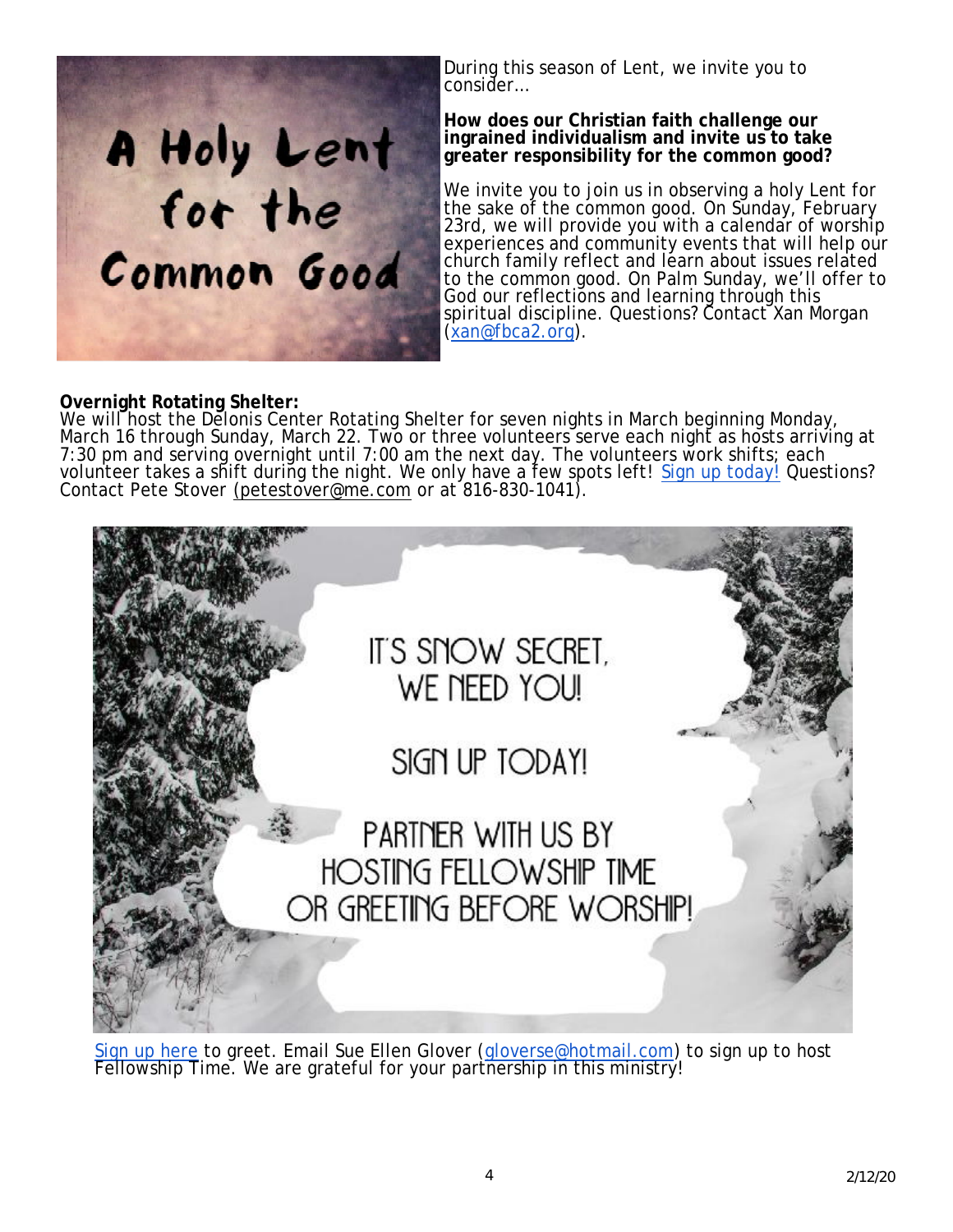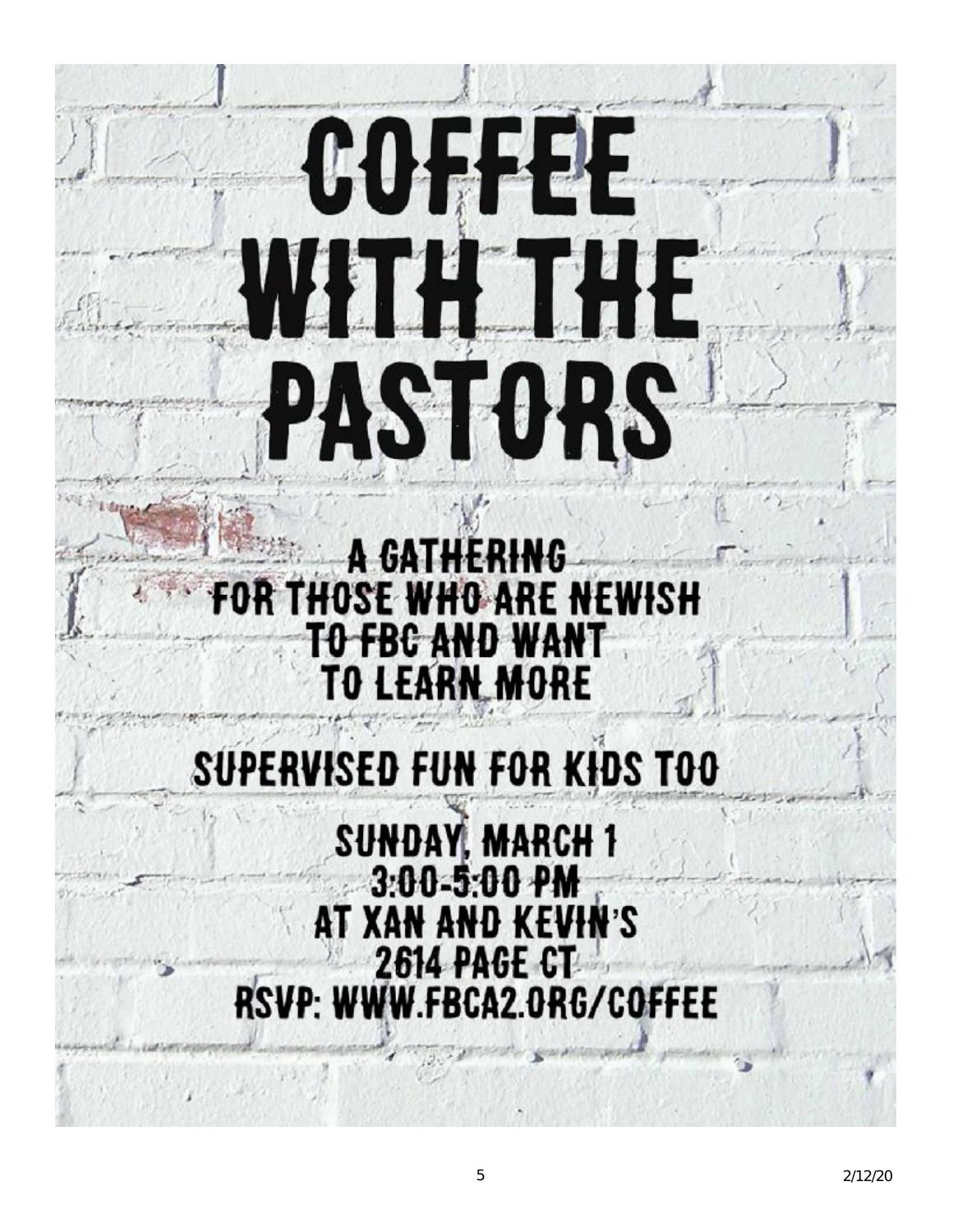*Our Coffee Break Concert Series* had a unique concert on December 12. Despite being a busy month for all, there was a nice crowd gathered in our sanctuary to hear *Piano Concert: Making Sound Visible* featuring piano music written by Claude Debussy. The program included a 6 movement suite *Children's Corner*, three settings from *Images, Book 2* and *Prelude No.4* from Book 1. Along with the beautiful piano music played by Dr. Hyewon Jung, selected impressionists' paintings, from which Debussy got inspiration for his music, were projected on the screen. Before each movement, Shin-Ae Chun gave the audience background on the piece making a connection with a painting. After appreciating the concert, people enjoyed a refreshment table which was kindly prepared by our volunteers.

Our next concert in the Coffee Break Concert Series is *Bach Celebration: Happy Birthday to J.S.Bach* on March 19, Thursday at 12:15 pm. The concert will be a celebration with all Bach music performed on organ, piano, violin and continuo organ. It will also introduce an early music vocal ensemble, directed by Shin-Ae Chun, which has recently been created with volunteer singers from our own community to perform sacred music of the Renaissance and Baroque eras. The ensemble will perform "*Wohl mir, dass ich Jesum habe*" from *Cantata BWV 174* and two four-part chorale settings "*Allein Gott in der Höh sei Ehr*" and "*Herr Gott, dich loben alle wir*." Organist Alice Van Wambeke, pianist Ling-Ju Lai, violinist Phoebe Gelzer-Govatos with Shin-Ae Chun on continuo organ will respectively perform *Fugue in E-flat Major, BWV 552* (known as St.Anne) for organ, *Toccata in C Minor, BWV 911* for keyboard, *Violin Sonata in E Minor, BWV 1023* for violin and continuo. It will be a beautiful celebration of music by J.S. Bach whose actual birthday is March 21. Mark your calendar. Invite your friends and neighbors. This is a free concert and open to all. If you like to help with refreshments, please contact Shin-Ae Chun ( [shinaechun@gmail.com](mailto:shinaechun@gmail.com)).



*Follow us on Facebook*! If you aren't already a fan of FBCA2 on Facebook, come on over and "Like" our page: facebook.com/fbca2. We post regular updates there about what's going on around here, along with the occasional devotional thought. You can post on our wall as well. If you are already a fan, did you know that you can



easily share certain FBCA2 posts with your own Facebook friends? Events and links that can be shared will have a "Share" button (in addition to the usual "Like" and "Comment" buttons). Click "share" and the event or link will show up on your own Facebook page for all your friends to see. It's a great way to get the word out about spectal happenings at our church.

*The Board of Care and Community* and your congregation want to be available to help in life's difficulties and transitions, but we can only do that if we know you are experiencing them. We can offer visits, help with food, transportation and possibly other needs. If you or your family lets the church office know, we will contact you by your preferred method to see how we can help.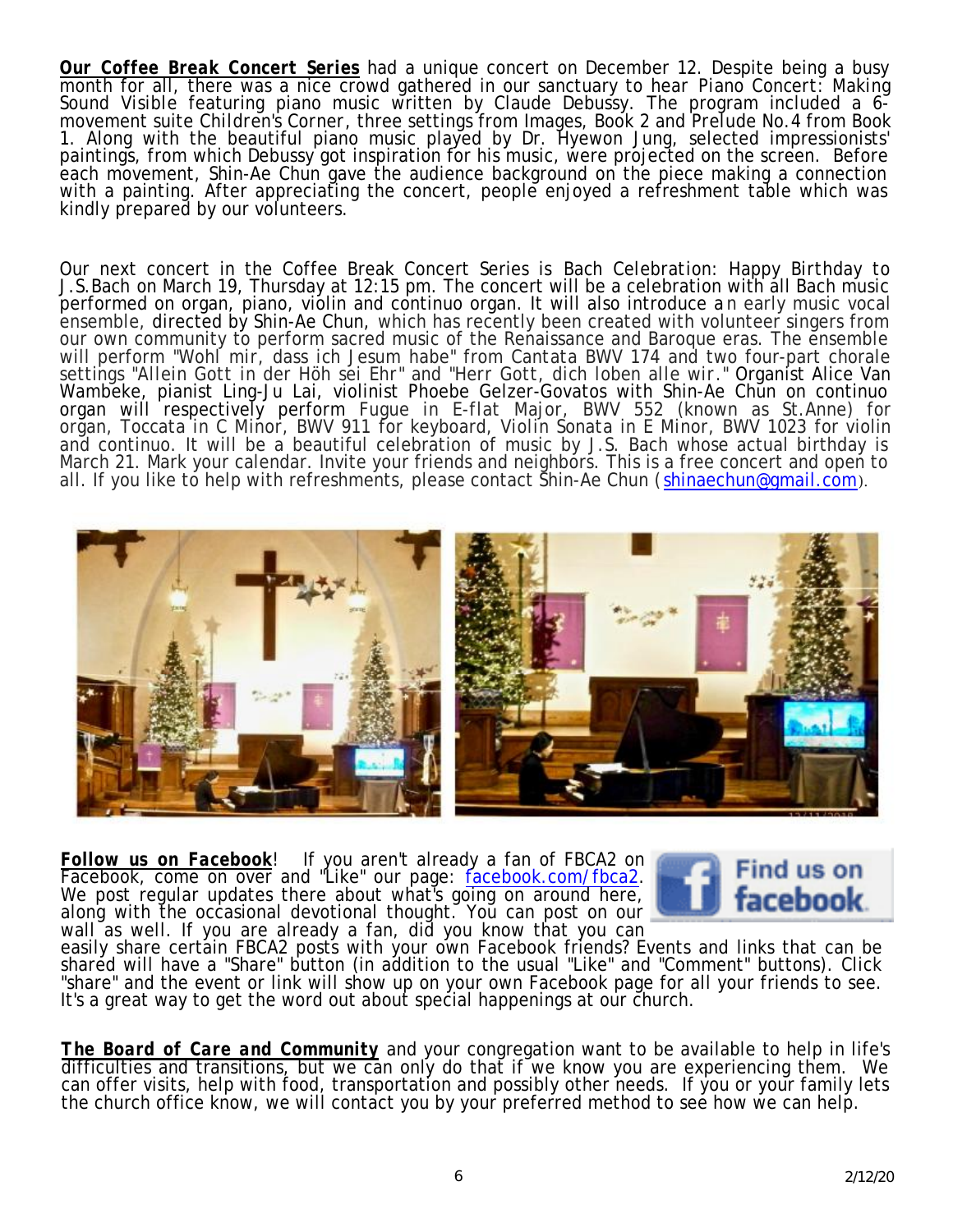## JOIN US FOR 3 EVENINGS OF ECUMENICAL PRAYER

# IAIZE all are welcome!

# MONDAY **MARCH 9** 7:00 PM

ST. MARY STUDENT PARISH 331 THOMPSON STREET STMARYSTUDENTPARISH.ORG

bully present

**EVENING PRAYER FOLLOWED BY** A LIGHT RECEPTION

# TUESDAY MARCH 10 7:00 PM

**FIRST BAPTIST CHURCH** 517 E WASHINGTON STREET FBCA2.ORG

# rebugee solidarity

**EVENING PRAYER FOLLOWED BY** A LIGHT RECEPTION

# WEDNESDAY MARCH 11 7:00 PM

**CAMPUS CHAPEL** 1236 WASHTENAW COURT CAMPUSCHAPEL.ORG

creation care

DINNER AT 6:00 PM **FOLLOWED BY EVENING PRAYER** 

always on the move, never up rooted

"In life and in faith we are pilgrims, sometimes even strangers on the earth. In times of trial and joy, let us remember that God is faithful and invites us to persevere in our commitments; God is already preparing a future of peace." Join Brothers Emile and John from the Taizé community as they share in the spiritual practice that is the heart of the community's home in France, www.taizé.fr.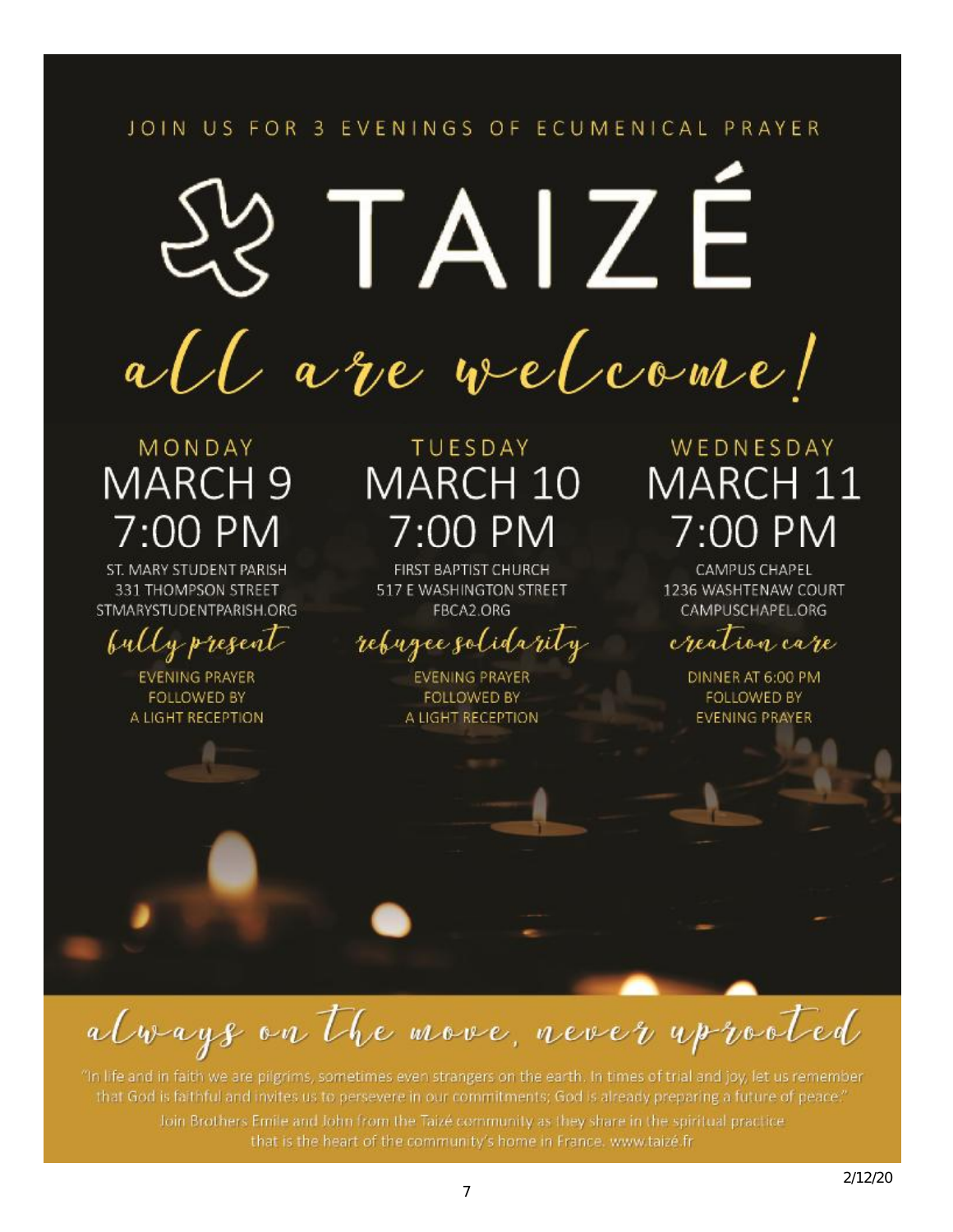# **Smiles for Hope!**

# Helping people in need makes us smile!

Our Near and Far Anchor Teams, supporting Hope Clinic and AMOS Health and Hope, invite you to join us on February 23rd

during Fellowship Time for our Smiles for Hope kick-off event, with cookie decorating, a photo booth... and even the Tooth Fairy!

The Dental Clinics at Hope Clinic in Ypsilanti and AMOS in Nejapa, Nicaragua seek to offer quality dental care to people in need. Both clinics provide preventive care that includes teeth cleanings, exams, x-rays, fluoride treatments and extractions, as well as restorative treatments like fillings and some root canals.





Opened in 1994, the mission of the Dental Clinic at Hope Clinic is to offer the best possible dental care, serving every patient with dignity and respect. Last year, Hope's Dental Clinic had nearly 3,900 patient visits.



Join us on February 23rd to be a part of Smiles for Hope! Your gift of \$32 will cover the cost of one Dental Clinic visit for a patient at Hope Clinic or AMOS. Our church's goal is to give hope to 32 people in need by

raising funds for a total of 32 Dental Clinic visits.

(Please make checks out to First Baptist Church with "Smiles for Hope" in the memo line.)

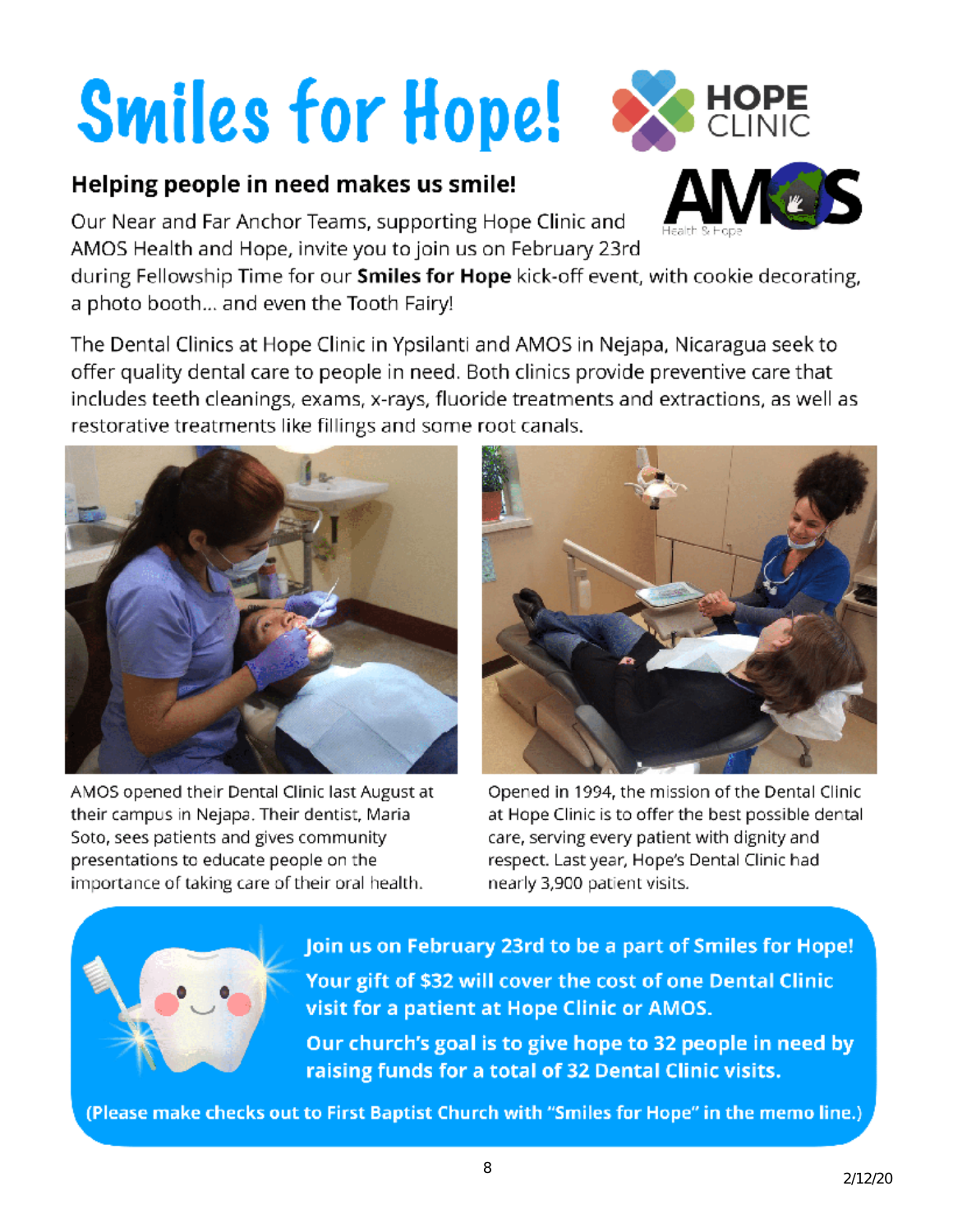# THANK YOU **FOR MINDING THE GAP!**



Today, we simply want to say thank you.

**You have helped our church continue to thrive.** With a vibrant membership, exciting new ideas and innovations in ministry, and a commitment to radically support missions and one another, comes an increase in needed funds to make our vision a reality.

With changes in available funds and the loss of significant pledgers, we were worried our lofty goals just wouldn't be possible this year.

## But when we asked, you responded - promptly, generously, and wholeheartedly.

You helped us truly "mind the gap" and raise an additional \$89,000 to **fully fund our** proposed budget for 2020. Every single pledge and increased pledge helped us meet this goal.

You minded the gap! Your 91 pledges and the matching funds from an anonymous donor add up to \$536,389 to carry out our ministry in 2020!



To all of you who pledge to support this holy community year in and year out, to those of you who increased your initial pledges to take advantage of our match opportunity, and to our brand new pledgers for 2020, thank you!

## We could not have done this without each and every one of you.

Thank you for minding the gap so we can carry out our vision for 2020, create community and connection, and work towards God's kingdom of peace, justice, and abundance!

In celebration and with gratitude, on behalf of your entire ministry team,

Paul, Stacey, Xan, and Kat; Marissa Alaniz and Allen Burton, Stewardship Campaign Co-Chairs; Mary Gregg, Financial Secretary; Bob Kidd, Treasurer; Bill Foster, Moderator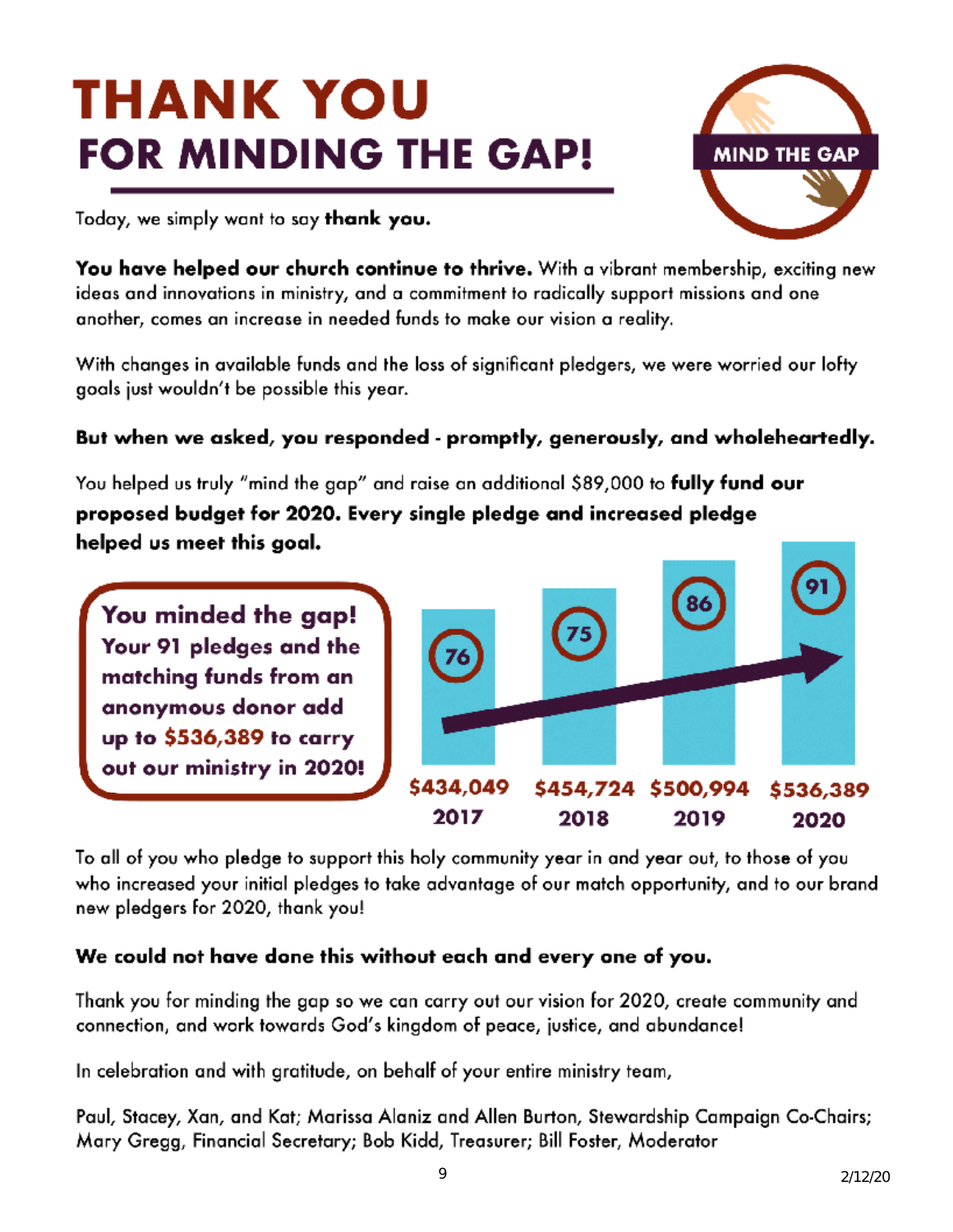## First Baptist Church of Ann Arbor Coffee Break Concert Series, 2019-2020 4

**Celebrating Its 9th Year** Free Concerts and Open to the Public

# Bach **Celebration** "Happy Birthday to J.S. Bach"

Program: Music by J.S. Bach

Fugue in E-flat Major, BWV 552 Alice Van Wambeke, organ Toccata in C Minor, BWV 911 Ling-Ju Lai, piano Violin Sonata in E Minor, BWV 1023 Phoebe Gelzer-Govatos, violin and Shin-Ae Chun, continuo organ Wohl mir, dass from ich Jesum habe from Cantata BWV 147 Early Music Singers directed by Dr. Shin-Ae Chun And more

# **March 19, 2020** Thursday at 12:15 PM



ST BAPTIST First Baptist Church of Ann Arbor<br>CH OF ANN ARBOR 734-663-9376 / www.fbca2.org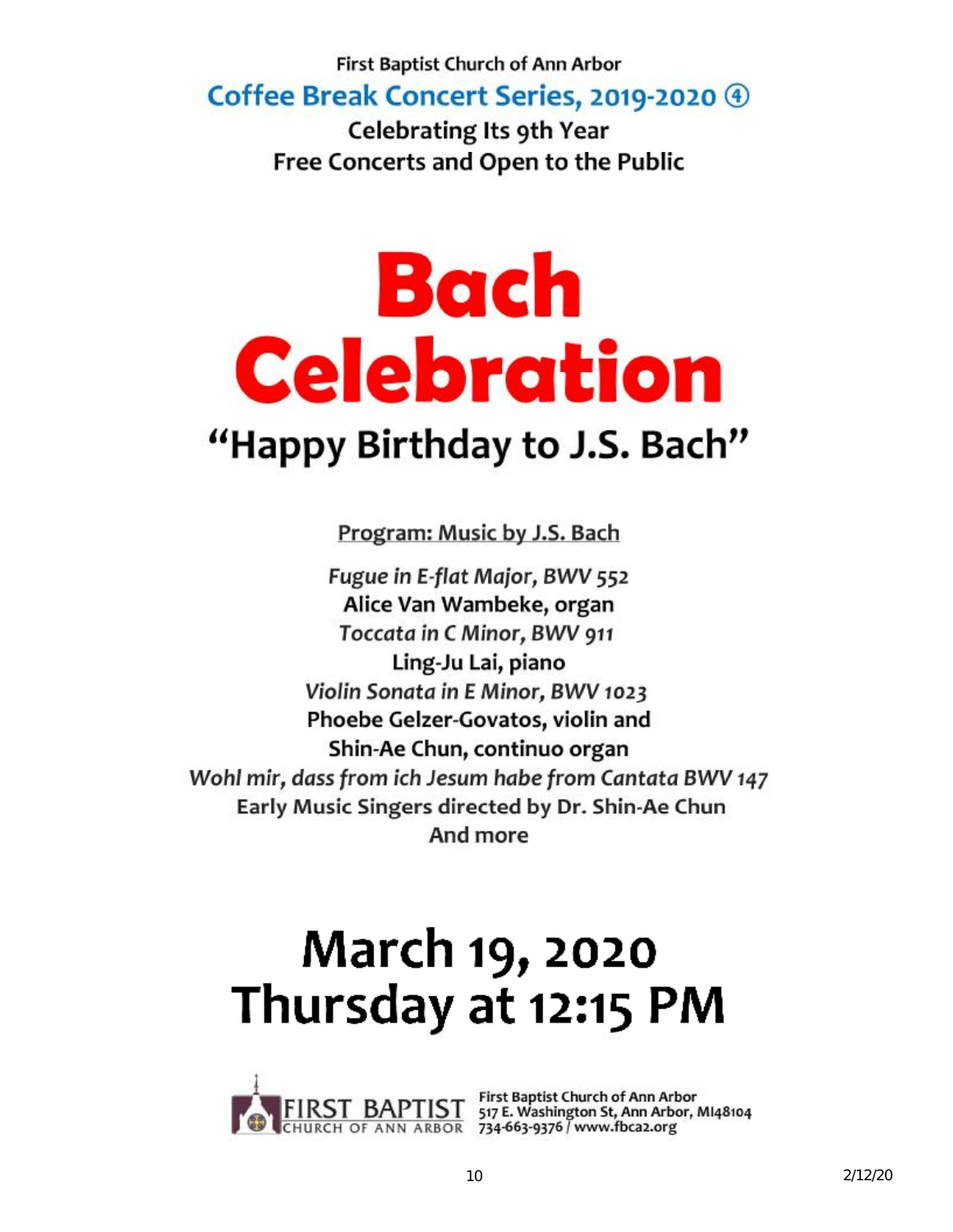# March 2020

| Sun                                                             | Mon                                                         | Tue                                                                           | Wed                                      | Thu                                                                                | Fri | Sat                    |
|-----------------------------------------------------------------|-------------------------------------------------------------|-------------------------------------------------------------------------------|------------------------------------------|------------------------------------------------------------------------------------|-----|------------------------|
| 1<br>10:00 Worship<br>11:30 2nd Hour<br>3:00 Pastors'<br>Coffee | $\overline{2}$                                              | 3<br>5:00 Budget<br>Committee<br>5:30 Vespers<br>7:00 Executive<br>Council    | $\overline{4}$<br>1:30 Bible Study       | 5<br>5:15 Christian<br>Education<br>7:30 Choir                                     | 6   | $\overline{7}$         |
| 8<br>10:00 Worship<br>11:30 2nd Hour                            | 9                                                           | 10<br>11:45 Interfaith<br>Round<br>Table<br>5:30 Vespers<br>7:00 Taizé Prayer | 11<br>1:30 Bible Study<br>6:30 Gathering | 12<br>7:30 Choir                                                                   | 13  | 14                     |
|                                                                 | <b>Taizé Brothers' Visit</b>                                |                                                                               |                                          |                                                                                    |     |                        |
| 15<br>10:00 Worship<br>11:30 2nd Hour                           | 16<br>5:30 Outreach<br>7:00 Mon. Night<br><b>Book Group</b> | 17<br>5:30 Vespers<br>7:00 Trustees                                           | 18<br>1:30 Bible Study<br>6:30 Gathering | 19<br>12:15 Coffee Brk<br>Concert<br>1:00 MacGregor-<br>Stitt Circle<br>7:30 Choir | 20  | 21                     |
|                                                                 |                                                             |                                                                               |                                          | <b>Rotating Shelter</b>                                                            |     | ь                      |
| 22<br>10:00 Worship<br>11:30 2nd Hour                           | 23                                                          | 24<br>5:30 Vespers                                                            | 25<br>1:30 Bible Study<br>6:30 Gathering | 26<br>7:30 Choir                                                                   | 27  | 28                     |
| <b>Rotating Shelter</b>                                         |                                                             |                                                                               |                                          |                                                                                    |     | Youth Taizé Pilgrimage |
| 29<br>10:00 Worship<br>11:30 2nd Hour                           | 30<br>Youth Taizé Pilgrimage                                | 31<br>5:30 Vespers                                                            |                                          |                                                                                    |     |                        |
|                                                                 |                                                             |                                                                               |                                          |                                                                                    |     |                        |